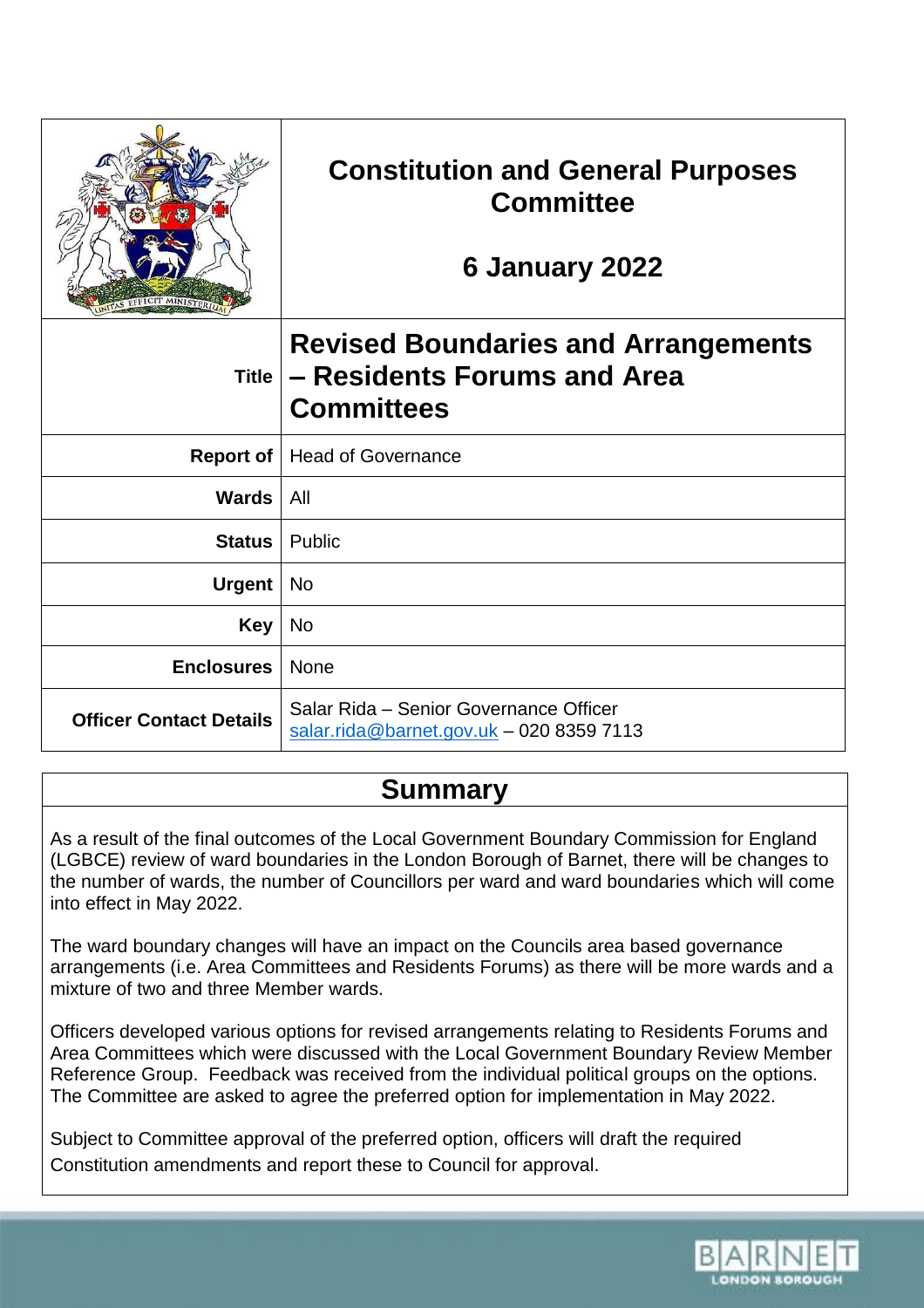# **Officers Recommendations**

- **1. That the Constitution and General Purposes Committee note the report.**
- **2. That the Constitution and General Purposes Committee indicate their preferred option for revised arrangements for Residents Forums and Area Committees:**
	- **a) is there a desire for Area Committees to which proportionality does not apply and the membership is made up of elected members from that area; and**
	- **b) the preferred option for the geographical areas for the committees.**
- **3. That the Constitution and General Purposes Committee approve the option for revised arrangements for Residents Forums and Area Committees and recommend to Council in May 2022 that the Constitution be amended to give effect to the changes in May 2022.**
- **4. That the Constitution and General Purposes Committee agree that Residents Forums are aligned to the revised Area Committee boundaries from May 2022 and continue to operate under the existing membership format consisting of Chair and Vice-Chair appointed by Council.**

#### **1. WHY THIS REPORT IS NEEDED**

1.1 In Barnet, there are currently 21 wards in total and seven wards for each of the Parliamentary constituencies for Hendon, Chipping Barnet and Finchley & Golders Green.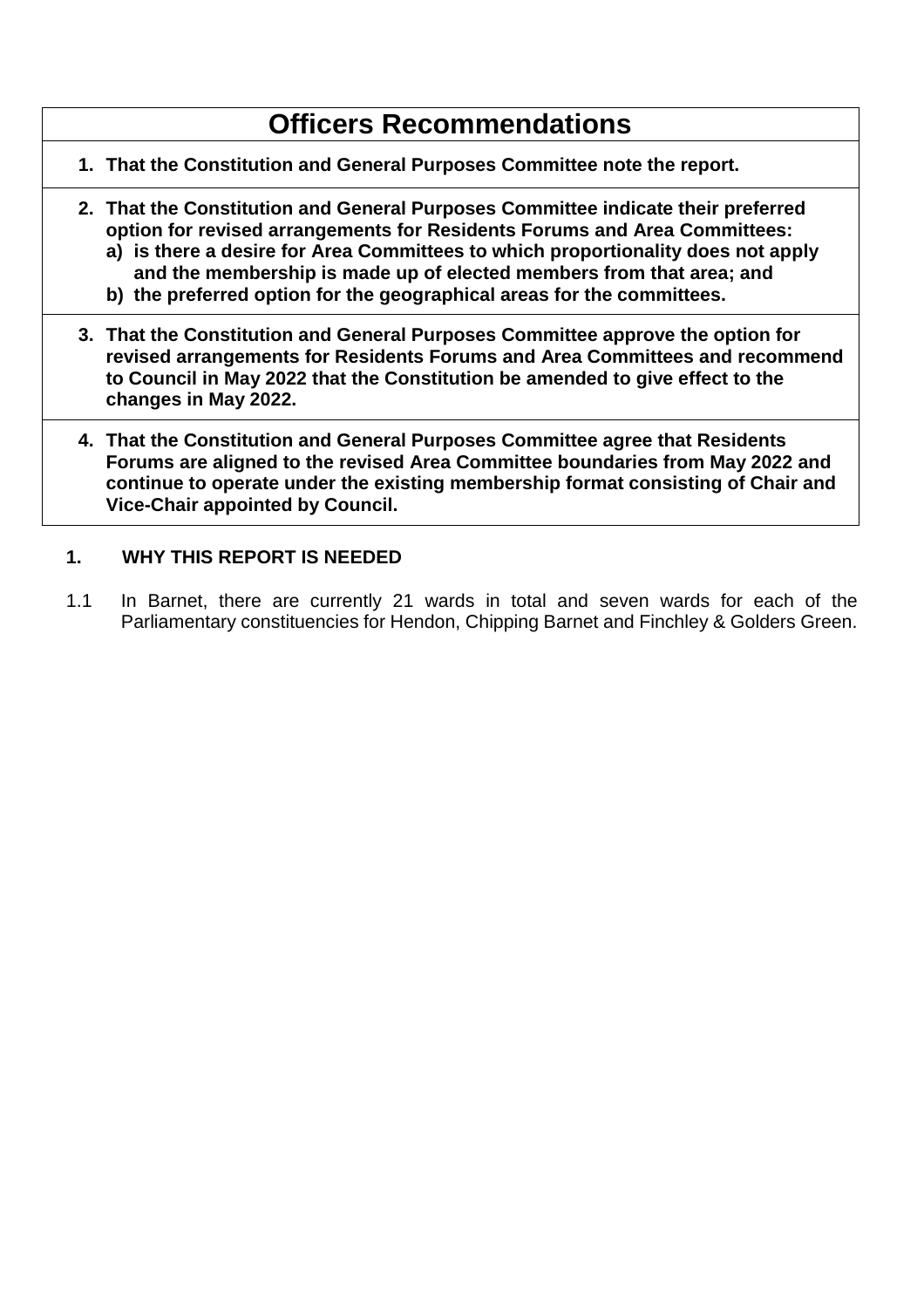

1.2 Each of the Barnet Parliamentary constituencies currently include the following wards:

| <b>Hendon</b>  | <b>Chipping Barnet</b> | <b>Finchley &amp; Golders Green</b> |
|----------------|------------------------|-------------------------------------|
| 1. Burnt Oak   | 1. Brunswick Park      | 1. Childs Hill                      |
| 2. Colindale   | 2. Coppetts            | 2. Finchley Church End              |
| 3. Edgware     | 3. East Barnet         | 3. East Finchley                    |
| 4. Mill Hill   | 4. High Barnet         | 4. Garden Suburb                    |
| 5. Hale        | 5. Oakleigh            | 5. Golders Green                    |
| 6. Hendon      | 6. Underhill           | 6. Woodhouse                        |
| 7. West Hendon | 7. Totteridge          | 7. West Finchley                    |

1.3 The key changes from the final recommendations of the Local Government Boundary Commission for England (LGBCE) for Barnet are summarised below. The new changes mean that there will be an increase in the number of wards in Barnet from 21 to 24.

| <b>Existing Arrangements</b> | New Arrangements (5 May 2022) |
|------------------------------|-------------------------------|
| 63 Councillors               | 63 Councillors                |
| 21 Wards                     | 24 Wards                      |
| 3 Councillors/Ward           | 15 x 3-Councillor Wards and   |
|                              | 9 x 2-Councillor Wards        |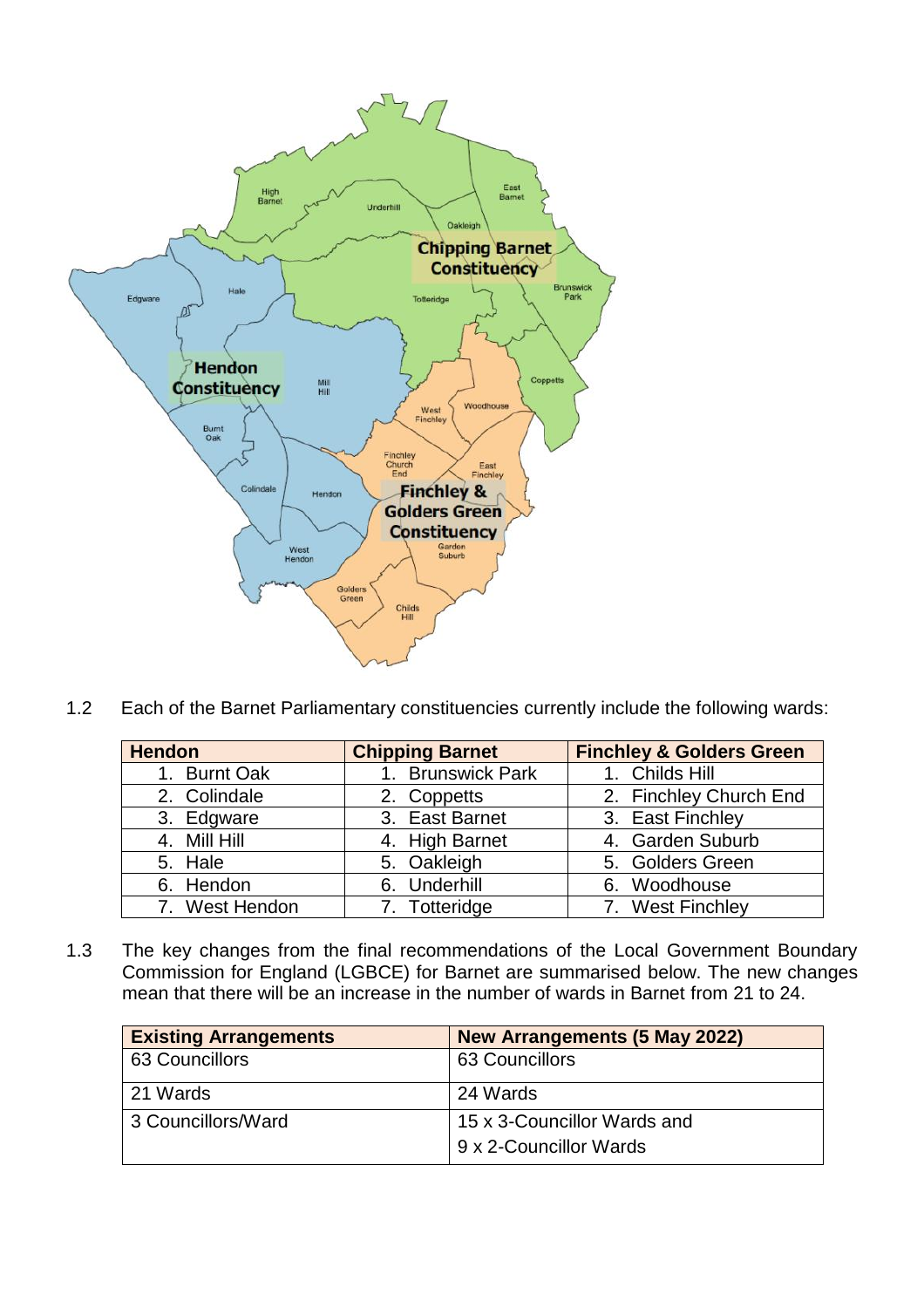|  |  |  | 1.4 The number of Councillors per ward for the current and new ward arrangements are: |
|--|--|--|---------------------------------------------------------------------------------------|
|--|--|--|---------------------------------------------------------------------------------------|

|                 | <b>Existing Ward Arrangements</b> |                    | <b>New Ward Arrangements</b> |                        |                    |  |
|-----------------|-----------------------------------|--------------------|------------------------------|------------------------|--------------------|--|
|                 | <b>Ward</b>                       | <b>Councillors</b> |                              | <b>Ward</b>            | <b>Councillors</b> |  |
| $\mathbf{1}$    | <b>Brunswick Park</b>             | 3                  | 1                            | <b>Barnet Vale</b>     | 3                  |  |
| $\overline{2}$  | <b>Burnt Oak</b>                  | 3                  | $\overline{2}$               | <b>Brunswick Park</b>  | 3                  |  |
| $\overline{3}$  | <b>Childs Hill</b>                | $\overline{3}$     | 3                            | <b>Burnt Oak</b>       | $\overline{3}$     |  |
| 4               | Colindale                         | 3                  | 4                            | Childs Hill            | $\overline{3}$     |  |
| 5               | Coppetts                          | 3                  | 5                            | <b>Colindale North</b> | $\overline{2}$     |  |
| 6               | <b>East Barnet</b>                | 3                  | 6                            | <b>Colindale South</b> | 3                  |  |
| $\overline{7}$  | <b>East Finchley</b>              | $\overline{3}$     | $\overline{7}$               | Cricklewood            | $\overline{2}$     |  |
| 8               | Edgware                           | 3                  | 8                            | <b>East Barnet</b>     | 3                  |  |
| $\overline{9}$  | <b>Finchley Church End</b>        | $\overline{3}$     | 9                            | <b>East Finchley</b>   | $\overline{3}$     |  |
| 10              | Garden Suburb                     | 3                  | 10                           | Edgware                | 3                  |  |
| 11              | <b>Golders Green</b>              | $\overline{3}$     | 11                           | Edgwarebury            | $\overline{2}$     |  |
| 12              | Hale                              | 3                  | 12 <sub>2</sub>              | Finchley Church End    | 3                  |  |
| 13              | Hendon                            | $\overline{3}$     | 13                           | <b>Friern Barnet</b>   | $\overline{3}$     |  |
| 14              | <b>High Barnet</b>                | 3                  | 14                           | Garden Suburb          | $\overline{2}$     |  |
| 15              | Mill Hill                         | $\overline{3}$     | 15                           | <b>Golders Green</b>   | $\overline{2}$     |  |
| 16              | Oakleigh                          | 3                  | 16                           | Hendon                 | 3                  |  |
| 17              | Totteridge                        | $\overline{3}$     | 17                           | <b>High Barnet</b>     | $\overline{2}$     |  |
| 18              | Underhill                         | 3                  | 18                           | Mill Hill              | 3                  |  |
| 19              | <b>West Finchley</b>              | 3                  | 19                           | Totteridge & Woodside  | 3                  |  |
| 20              | West Hendon                       | 3                  | 20                           | Underhill              | $\overline{2}$     |  |
| $\overline{21}$ | Woodhouse                         | 3                  | 21                           | <b>West Finchley</b>   | $\overline{3}$     |  |
|                 |                                   |                    | 22                           | West Hendon            | 3                  |  |
|                 |                                   |                    | 23                           | Whetstone              | $\overline{2}$     |  |
|                 |                                   |                    | 24                           | Woodhouse              | $\overline{2}$     |  |
|                 |                                   |                    |                              |                        |                    |  |
|                 | Total                             | 63                 |                              | <b>Total</b>           | 63                 |  |

1.5 The implications for the ward arrangements from the LGBCE review means that each ward will have new boundaries as of May 2022, as displayed in the map below.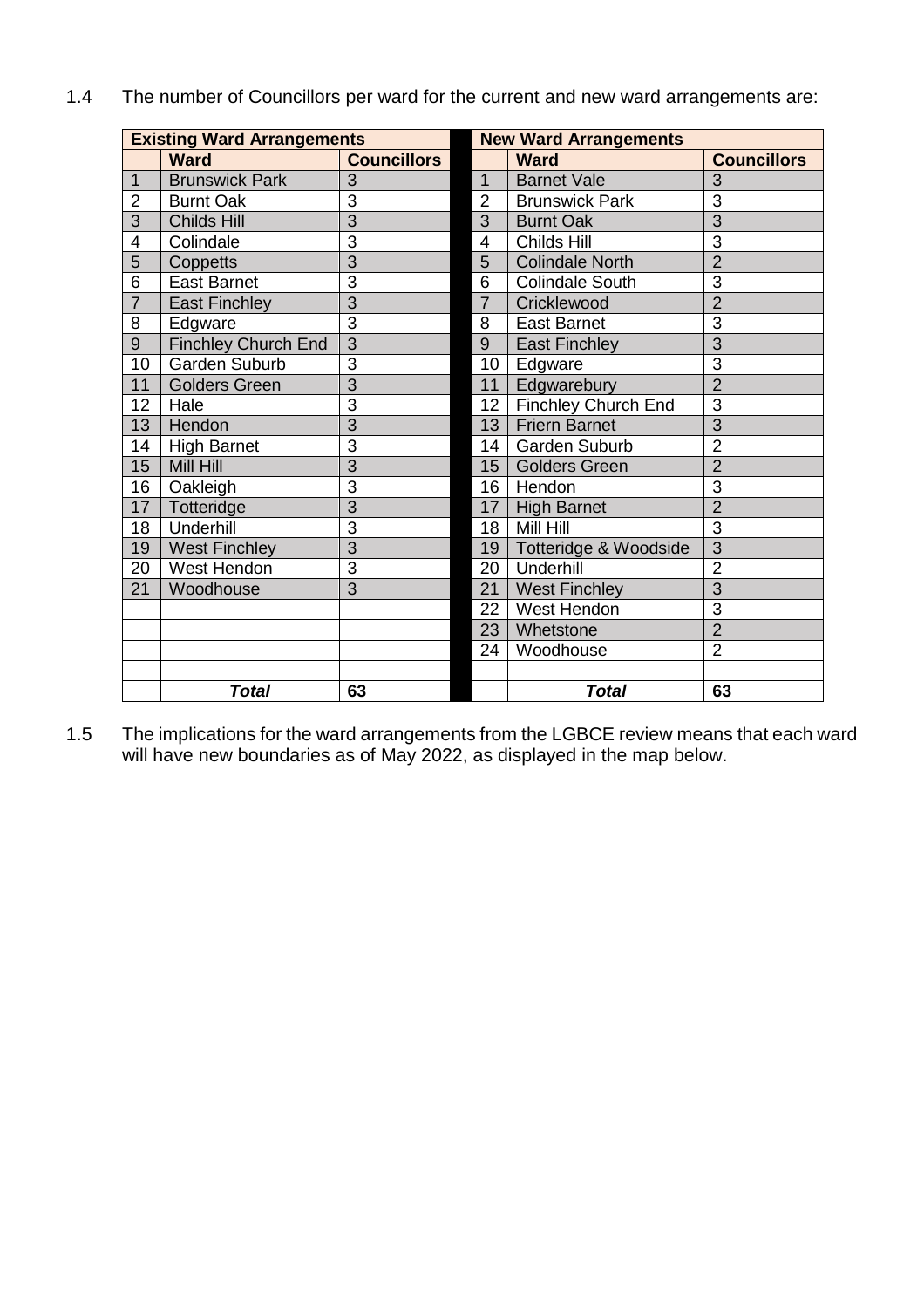

- 1.6 The Boundary Commission for England (BCE) is currently conducting a review of the Parliamentary constituencies. The BCE is required to make a formal final report to the Speaker of the House of Commons before 1 July 2023, recommending any changes that it believes are appropriate to the distribution, size, shape, name or designation of constituencies in England.
- 1.7 The Member Steering Group requested that consideration was given to aligning the local government ward boundary changes with the BCE review of parliamentary constituencies. Whilst this may have been a helpful consideration, the timetables for the two reviews are not aligned. Changes to the Barnet Parliamentary constituencies are not expected until mid-2023 at the earliest and proposals could change following consultation. The initial proposals for the London Region covering Barnet are set out below: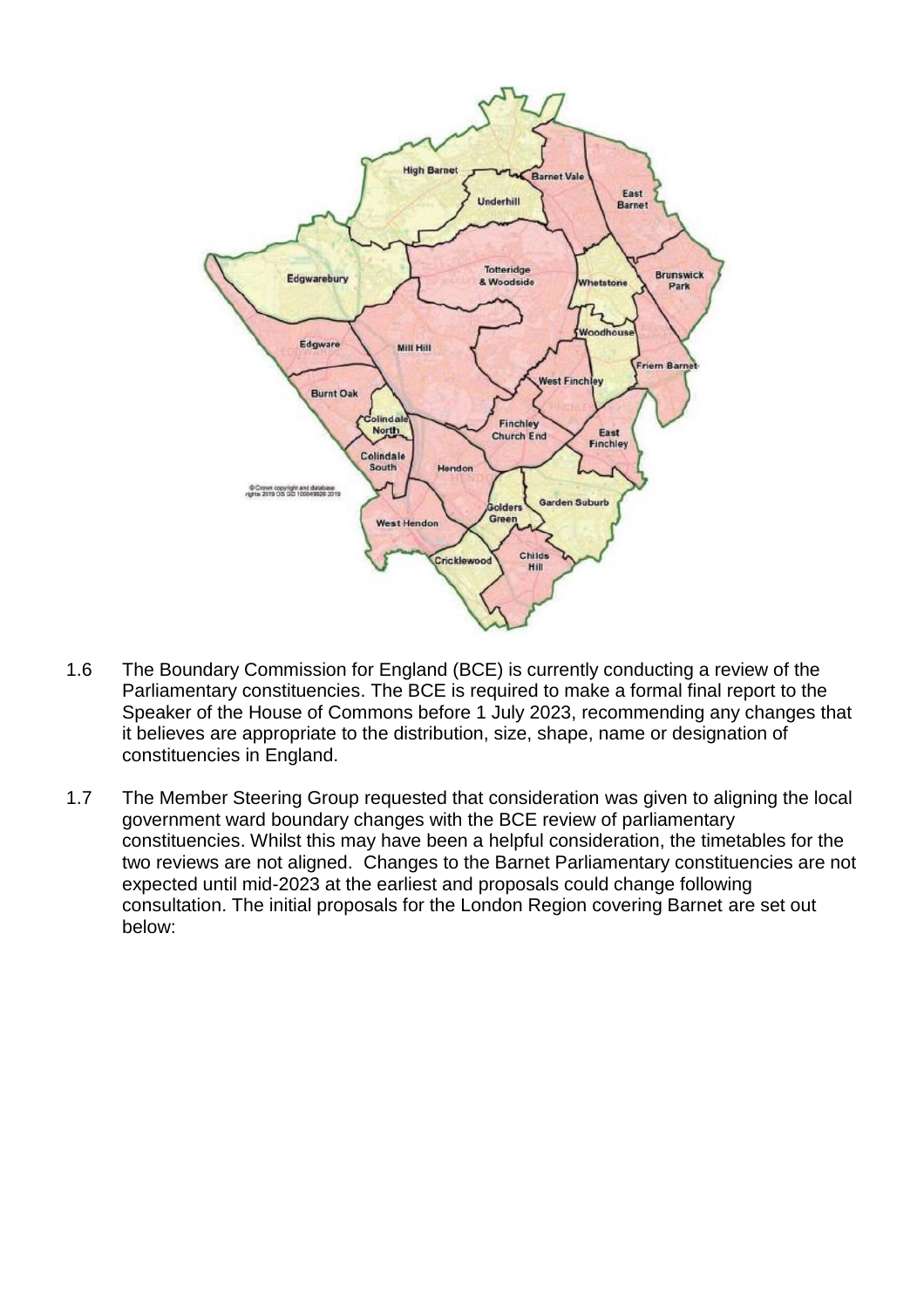

- 1.8 The timetable for consultation and submission of the final report and recommendations of the Parliamentary Boundary review 2023 can be found here: <https://boundarycommissionforengland.independent.gov.uk/2023-review/>
- 1.9 Using the BCE parliamentary constituency proposals presents a number of key issues for area based arrangements, as follows:
	- Using the proposed constituencies would require a comprehensive revision to the existing three areas as there is no congruence between proposed new parliamentary constituencies, the borough boundaries and the local government wards.
	- If Barnet's new area committee boundaries link to the new parliamentary constituencies, then there will be a gap between the ward boundaries coming into effect in May 2022 and the new parliamentary boundaries coming into effect (on a date TBC).
	- In the interim period, between May 2022 and the new parliamentary boundaries coming into effect (expected 2023) the new ward arrangements are not coterminous with the existing parliamentary boundaries in Barnet, as illustrated below: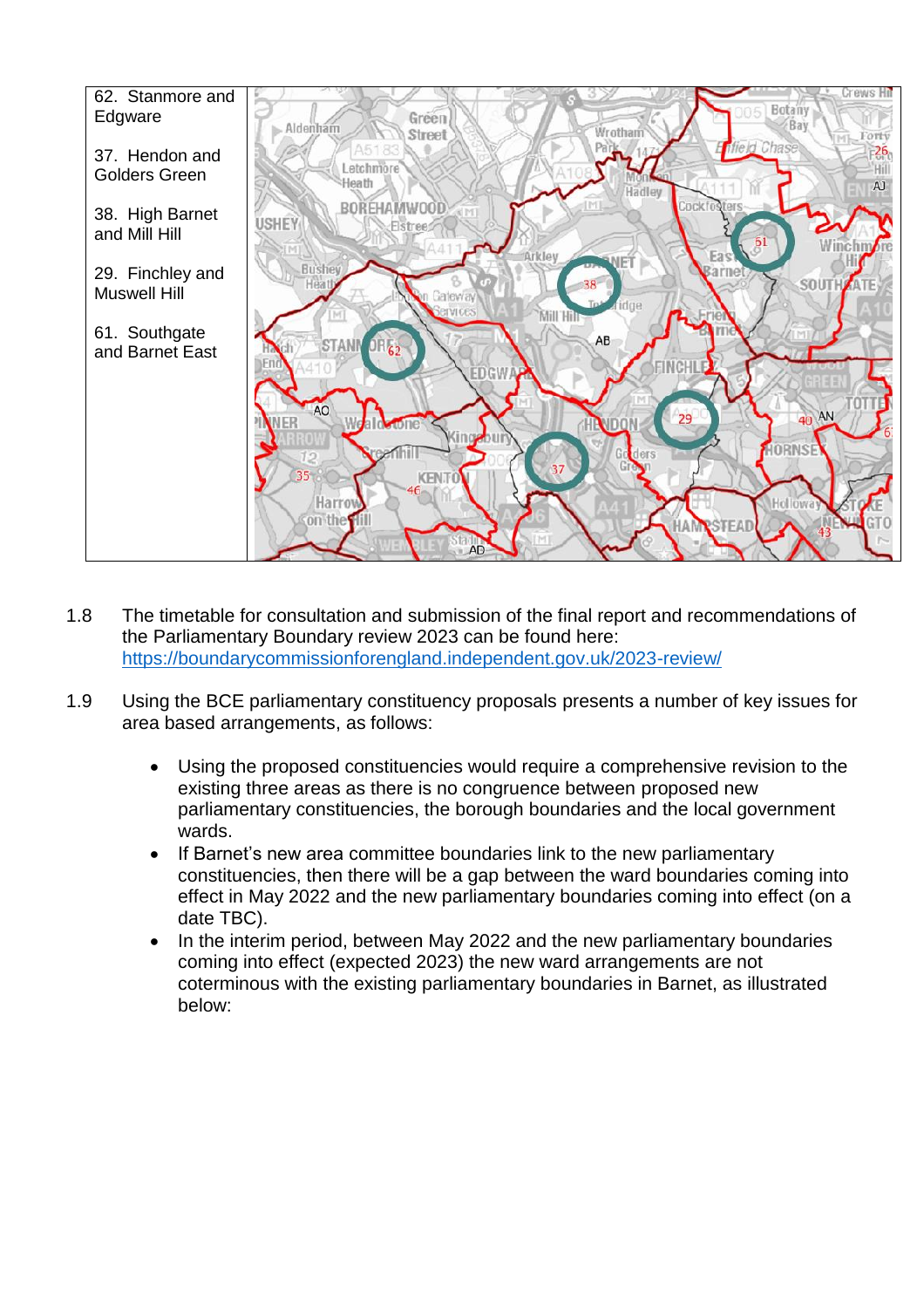**Chipping Barnet** 

Finchley & Golders Green

Hendon



- 1.10 It was therefore agreed by the Member Reference Group that proposals should be worked up without reference to the parliamentary review.
- 1.11 The Member Reference Group considered Area Committee / Residents Forums options at their meetings on 13 July 2021 and 14 September 2021. The Group were consulted and agreed on the principles for the revision for area-based governance arrangements as follows:
	- Retain x3 Area Committees and x3 Residents Forums
	- Develop 3 new areas which are broadly congruent with existing Area Committee and Residents Forum boundaries
	- Equal number of Wards per Area 24 new Wards  $\rightarrow$  8 Wards within each Area Committee area
	- Equal number of Members per Area: 63/3= 21 Members per Area (in so far as is possible)
	- Equal number of Electors per Area (as far as possible) taking into account projected growth in electors and population
	- Have regard to the Parliamentary Constituency Boundary Review
- 1.12 Following consultation and feedback from the Member Reference Group, three options were proposed for the new area based governance arrangements for Residents Forums and Area Committees.
- 1.13 The initial proposals are summarised as follows:

Option 1:

|                        | <b>East Area</b> | <b>West Area</b> | <b>South Area</b> |
|------------------------|------------------|------------------|-------------------|
| <b>Number of Clirs</b> | 21               | 21               | 21                |
| <b>Number of Wards</b> | 8                | 8                | 8                 |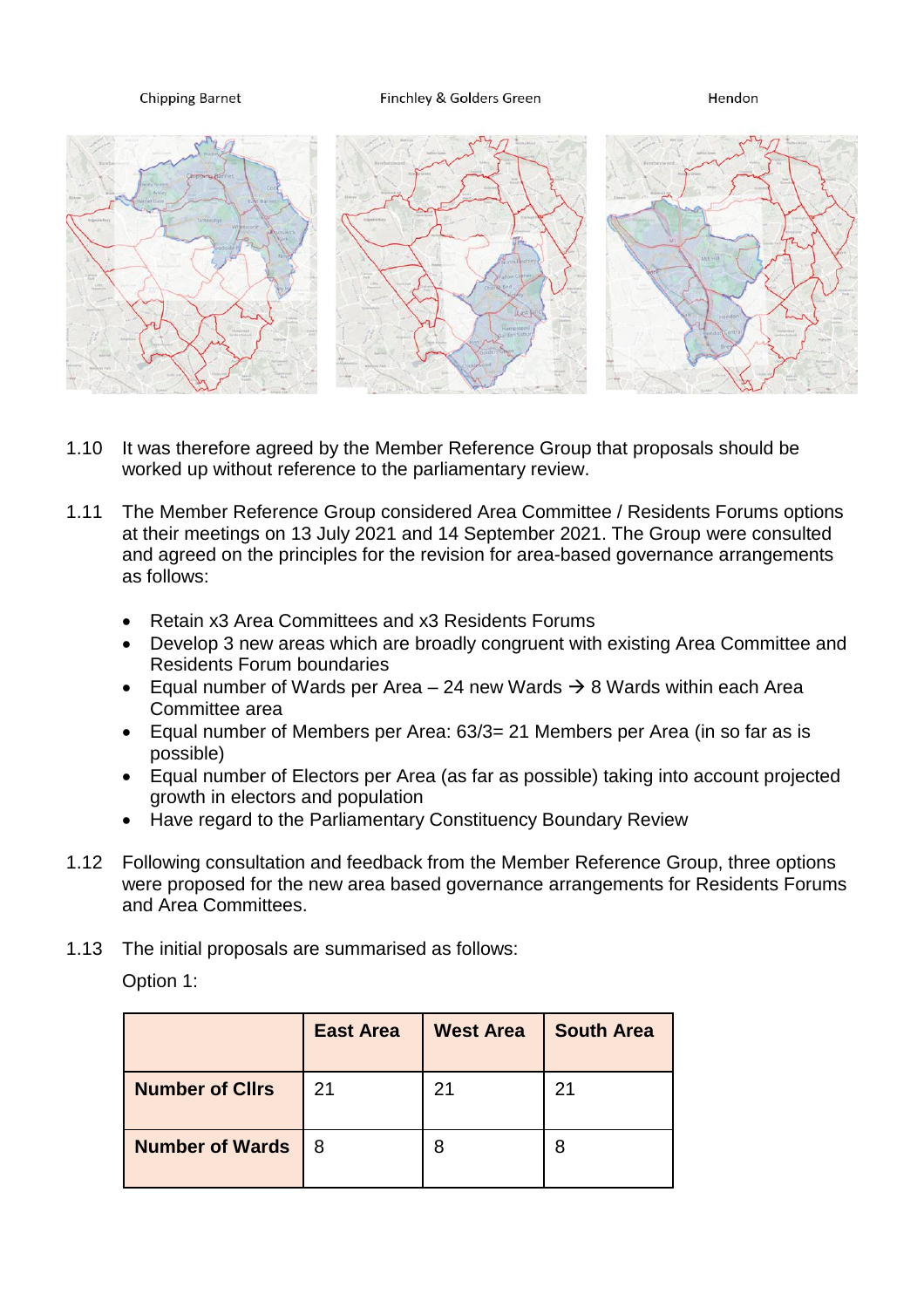#### Option 2:

|                        | <b>East Area</b> | <b>West Area</b> | <b>South Area</b> |
|------------------------|------------------|------------------|-------------------|
| <b>Number of Cllrs</b> | 21               | 22               | 20                |
| <b>Number of Wards</b> | 8                | 8                |                   |

Option 3:

|                        | <b>North</b><br><b>Area</b> | <b>West Area</b> | <b>East Area</b> |
|------------------------|-----------------------------|------------------|------------------|
| <b>Number of Cllrs</b> | 21                          | 21               | 21               |
| <b>Number of Wards</b> | 8                           | 8                | 8                |

- 1.13 A detailed breakdown for each option including maps is presented in following sections of the report:
	- Option 1 sections  $1.14 1.17$
	- Option 2 sections  $1.18 1.20$
	- Option 3 sections  $1.21 1.25$

#### Option 1

1.14 Option 1 retains an equal number of councillors per area. The elector numbers based on 2020 figures are slightly unbalanced, but are approximately balanced by 2025. This option is broadly consistent with our existing area-based governance arrangements.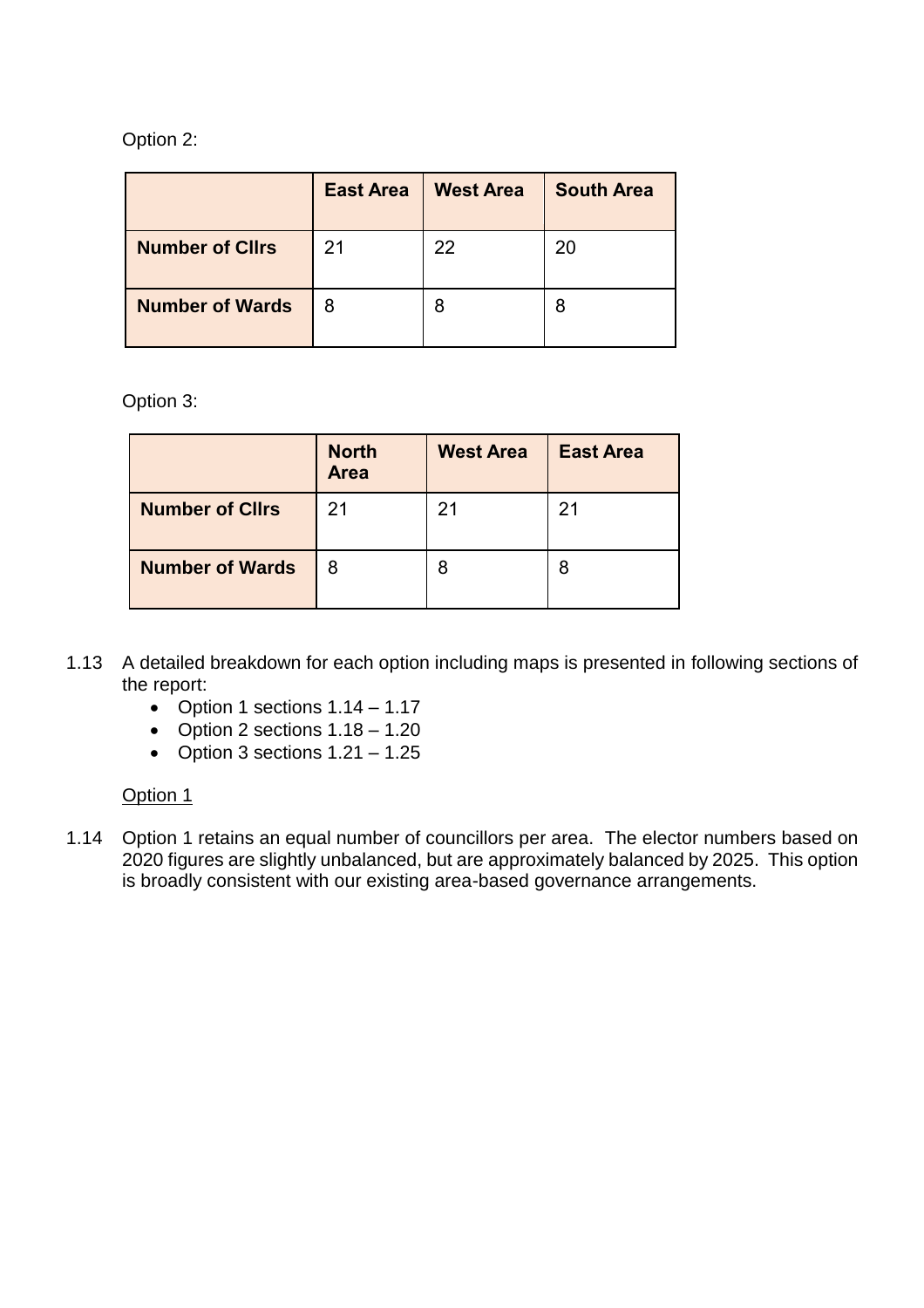# 1.15 Map for option 1:



1.16 The number of Councillors per Area and per Ward for option 1:

| <b>East Area</b>         |                | <b>West Area</b>       |                | <b>South Area</b>          |                |
|--------------------------|----------------|------------------------|----------------|----------------------------|----------------|
| <b>High Barnet</b>       | 2              | Edgwarebury            | $\overline{2}$ | Mill Hill                  | 3              |
| <b>Barnet Vale</b>       | 3              | Edgware                | 3              | Childs Hill                | 3              |
| Underhill                | $\overline{2}$ | <b>Burnt Oak</b>       | 3              | <b>East Finchley</b>       | 3              |
| <b>East Barnet</b>       | 3              | West Hendon            | 3              | <b>West Finchley</b>       | 3              |
| <b>Brunswick Park</b>    | 3              | Hendon                 | 3              | <b>Golders Green</b>       | $\overline{2}$ |
| Whetstone                | $\overline{2}$ | Cricklewood            | $\overline{2}$ | Woodhouse                  | $\overline{2}$ |
| <b>Friern Barnet</b>     | 3              | <b>Colindale North</b> | $\overline{2}$ | <b>Finchley Church End</b> | 3              |
| Totteridge &<br>Woodside | 3              | <b>Colindale South</b> | 3              | <b>Garden Suburb</b>       | $\overline{2}$ |
| <b>TOTAL:</b>            | 21             | <b>TOTAL:</b>          | 21             | <b>TOTAL:</b>              | 21             |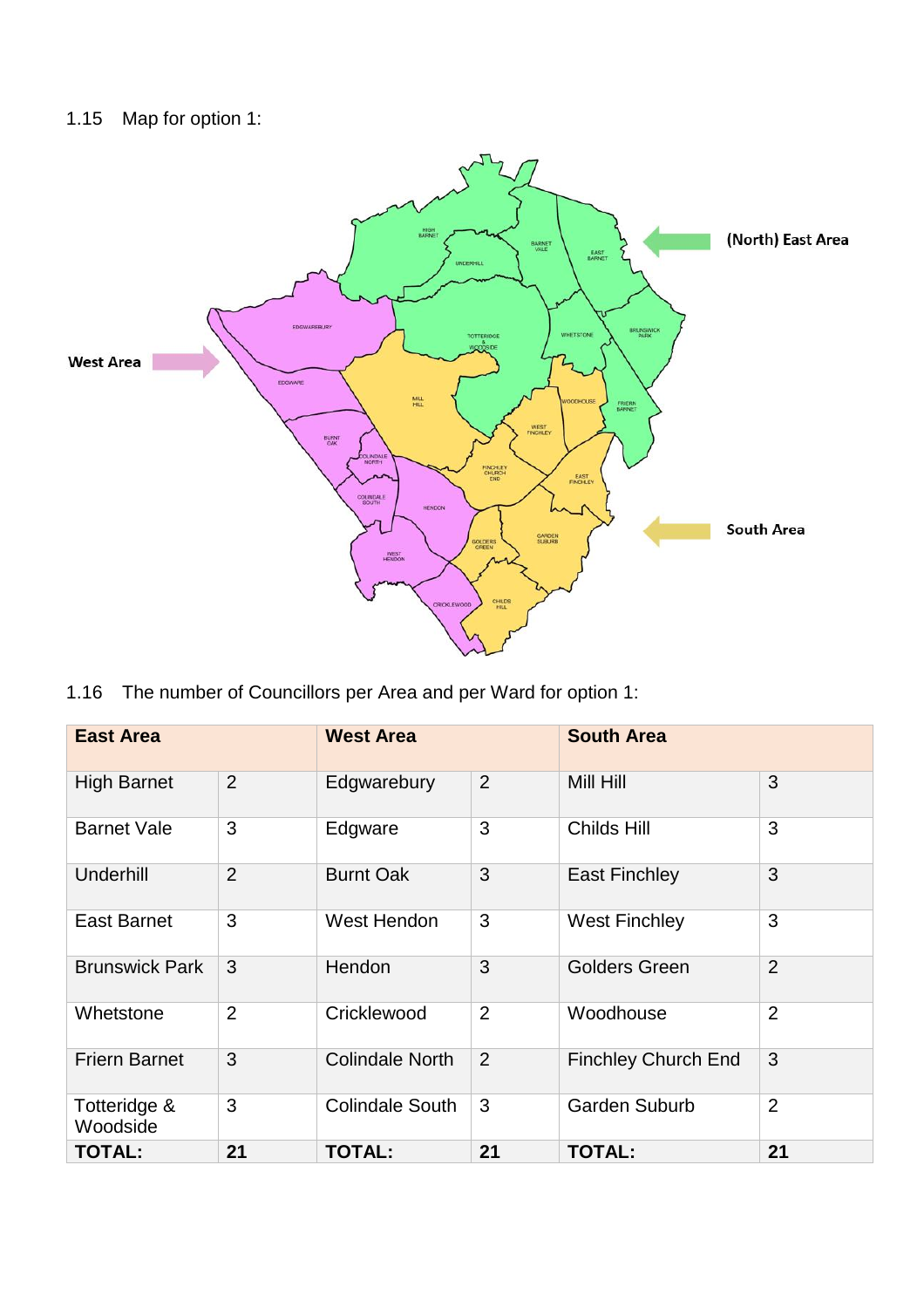|  | 1.17 The number of electors <sup>*1</sup> per Area and per Ward for option 1: |  |  |  |
|--|-------------------------------------------------------------------------------|--|--|--|
|--|-------------------------------------------------------------------------------|--|--|--|

| <b>East Area</b>         |        |        | <b>West Area</b>          |        |        | <b>South Area</b>             |        |        |
|--------------------------|--------|--------|---------------------------|--------|--------|-------------------------------|--------|--------|
| Ward                     | 2020   | 2025   | Ward                      | 2020   | 2025   | Ward                          | 2020   | 2025   |
| <b>High Barnet</b>       | 8,493  | 9,233  | Edgwarebury               | 7,927  | 8,769  | Mill Hill                     | 11,799 | 13,018 |
| <b>Barnet Vale</b>       | 11,578 | 12,284 | Edgware                   | 12,391 | 13,743 | Childs Hill                   | 11,014 | 12,581 |
| Underhill                | 8,491  | 9,156  | <b>Burnt Oak</b>          | 11,424 | 13,447 | East Finchley                 | 10,487 | 11,545 |
| <b>East Barnet</b>       | 11,818 | 13,007 | West<br>Hendon            | 9,028  | 12,506 | <b>West Finchley</b>          | 11,650 | 13,004 |
| <b>Brunswick</b><br>Park | 11,029 | 13,096 | Hendon                    | 11,786 | 13,576 | <b>Golders Green</b>          | 7,818  | 8,396  |
| Whetstone                | 7,370  | 8,543  | Cricklewood               | 5,177  | 7,903  | Woodhouse                     | 8,716  | 9,493  |
| <b>Friern Barnet</b>     | 11,564 | 12,795 | Colindale<br><b>North</b> | 6,254  | 9,055  | Finchley<br><b>Church End</b> | 12,036 | 13,523 |
| Totteridge &<br>Woodside | 9,481  | 11,910 | Colindale<br>South        | 8,814  | 13,360 | Garden<br>Suburb              | 8,863  | 9,231  |
| <b>TOTAL:</b>            | 79,824 | 90,024 | <b>TOTAL:</b>             | 72,801 | 92,359 | <b>TOTAL:</b>                 | 82,383 | 90,791 |

### Option 2

 $\overline{a}$ 

1.18 Option 2 has an unequal number of Councillors per area which could impact on the way that the committees are constituted. Elector numbers based on 2020 figures are balanced, but an imbalance is projected by 2025. This option is the closest comparison to the existing Barnet parliamentary constituency boundaries for Chipping Barnet, Hendon and Finchley & Golders Green. Map for option 2:

<sup>1</sup> *Note: Options presented are based on electorate rather than population figures. Population figures currently use 2011 census data and so are out of date. If population data were to be used, it would ideally use the 2021 census data which will not be available until later in 2022.*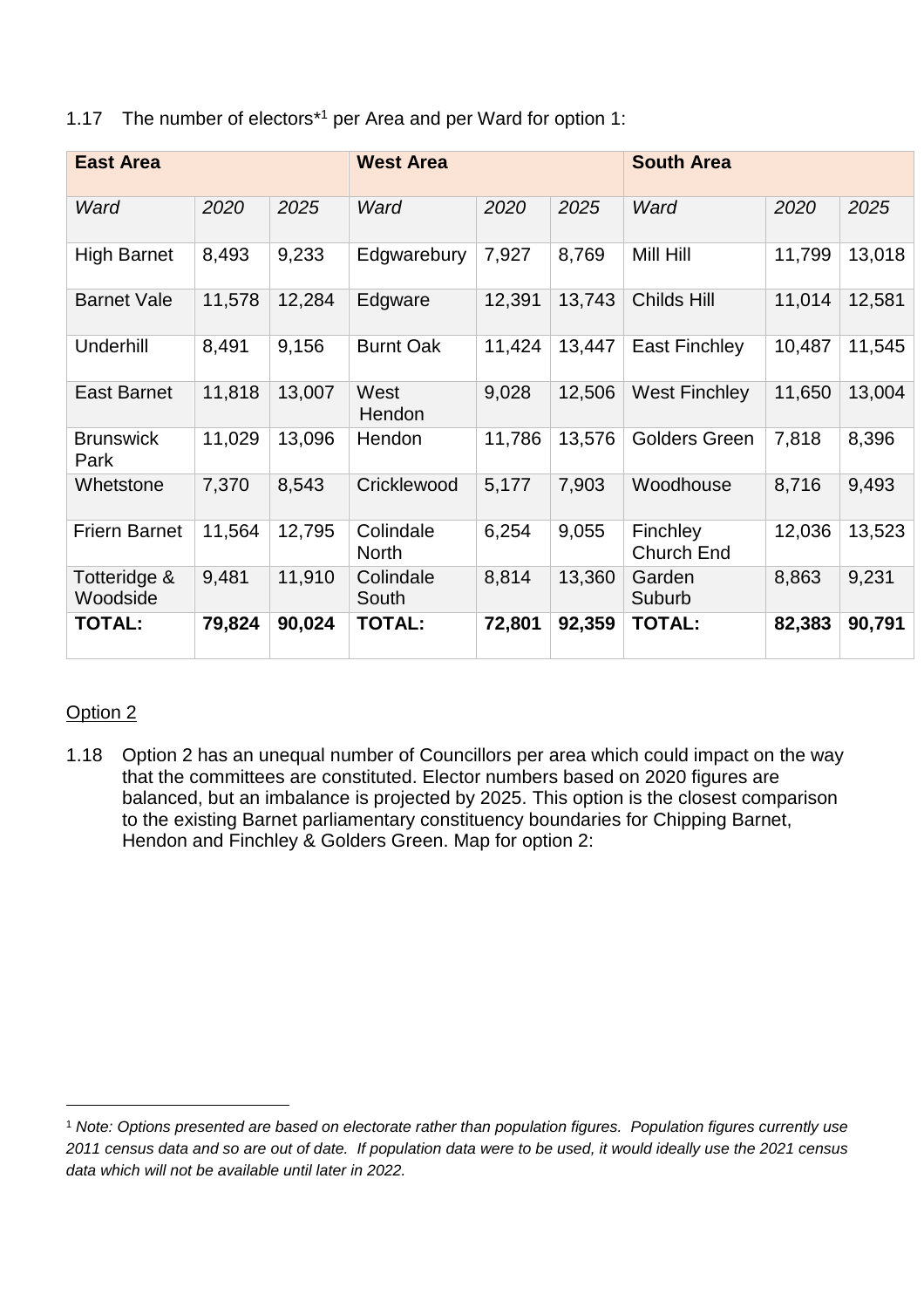

1.19 The number of Councillors per Area and per Ward for option 2:

| <b>East Area</b>         |                | <b>West Area</b>       |                | <b>South Area</b>          |                |  |  |
|--------------------------|----------------|------------------------|----------------|----------------------------|----------------|--|--|
| <b>High Barnet</b>       | 2              | Edgwarebury            | 2              | Cricklewood                | $\overline{2}$ |  |  |
| <b>Barnet Vale</b>       | 3              | Edgware                | 3              | Childs Hill                | 3              |  |  |
| Underhill                | $\overline{2}$ | <b>Burnt Oak</b>       | 3              | <b>East Finchley</b>       | 3              |  |  |
| <b>East Barnet</b>       | 3              | West Hendon            | 3              | <b>West Finchley</b>       | 3              |  |  |
| <b>Brunswick Park</b>    | 3              | Hendon                 | 3              | <b>Golders Green</b>       | $\overline{2}$ |  |  |
| Whetstone                | $\overline{2}$ | Mill Hill              | 3              | Woodhouse                  | $\overline{2}$ |  |  |
| <b>Friern Barnet</b>     | 3              | <b>Colindale North</b> | $\overline{2}$ | <b>Finchley Church End</b> | 3              |  |  |
| Totteridge &<br>Woodside | 3              | <b>Colindale South</b> | 3              | <b>Garden Suburb</b>       | $\overline{2}$ |  |  |
| <b>TOTAL:</b>            | 21             | <b>TOTAL:</b>          | 22             | <b>TOTAL:</b>              | 20             |  |  |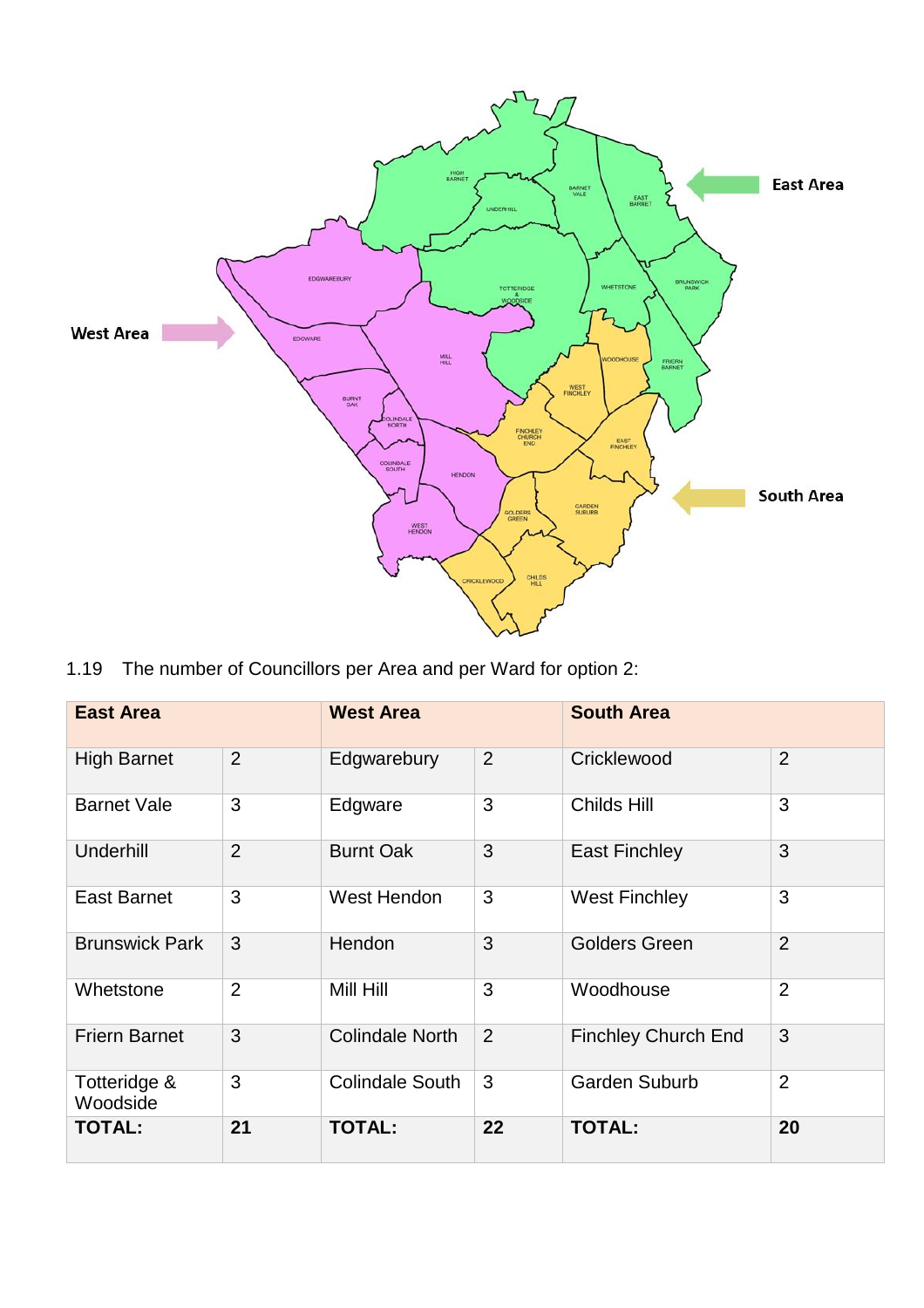1.20 The number of electors<sup>2</sup> per Area and per Ward for option 2<sup>\*</sup>:

| <b>East Area</b>         |        |        | <b>West Area</b>          |        |        | <b>South Area</b>             |        |        |
|--------------------------|--------|--------|---------------------------|--------|--------|-------------------------------|--------|--------|
| Ward                     | 2020   | 2025   | Ward                      | 2020   | 2025   | Ward                          | 2020   | 2025   |
| <b>High Barnet</b>       | 8,493  | 9,233  | Edgwarebury               | 7,927  | 8,769  | Cricklewood                   | 5,177  | 7,903  |
| <b>Barnet Vale</b>       | 11,578 | 12,284 | Edgware                   | 12,391 | 13,743 | Childs Hill                   | 11,014 | 12,581 |
| Underhill                | 8,491  | 9,156  | <b>Burnt Oak</b>          | 11,424 | 13,447 | <b>East Finchley</b>          | 10,487 | 11,545 |
| <b>East Barnet</b>       | 11,818 | 13,007 | West Hendon               | 9,028  | 12,506 | <b>West Finchley</b>          | 11,650 | 13,004 |
| <b>Brunswick</b><br>Park | 11,029 | 13,096 | Hendon                    | 11,786 | 13,576 | Golders<br>Green              | 7,818  | 8,396  |
| Whetstone                | 7,370  | 8,543  | Mill Hill                 | 11,799 | 13,018 | Woodhouse                     | 8,716  | 9,493  |
| <b>Friern Barnet</b>     | 11,564 | 12,795 | Colindale<br><b>North</b> | 6,254  | 9,055  | Finchley<br><b>Church End</b> | 12,036 | 13,523 |
| Totteridge &<br>Woodside | 9,481  | 11,910 | Colindale<br>South        | 8,814  | 13,360 | Garden<br>Suburb              | 8,863  | 9,231  |
| <b>TOTAL:</b>            | 79,824 | 90,024 | <b>TOTAL:</b>             | 79,423 | 97,474 | <b>TOTAL:</b>                 | 75,761 | 85,676 |

#### Option 3

 $\overline{a}$ 

1.21 Option 3 retains an equal number of councillors per area. Elector numbers based on 2020 figures are slightly unbalanced, but are broadly balanced by 2025. This option is inconsistent with our existing area based governance boundary arrangements.

<sup>2</sup> *Note: Options presented are based on electorate rather than population figures. Population figures currently use 2011 census data and so are out of date. If population data were to be used, it would ideally use the 2021 census data which will not be available until later in 2022.*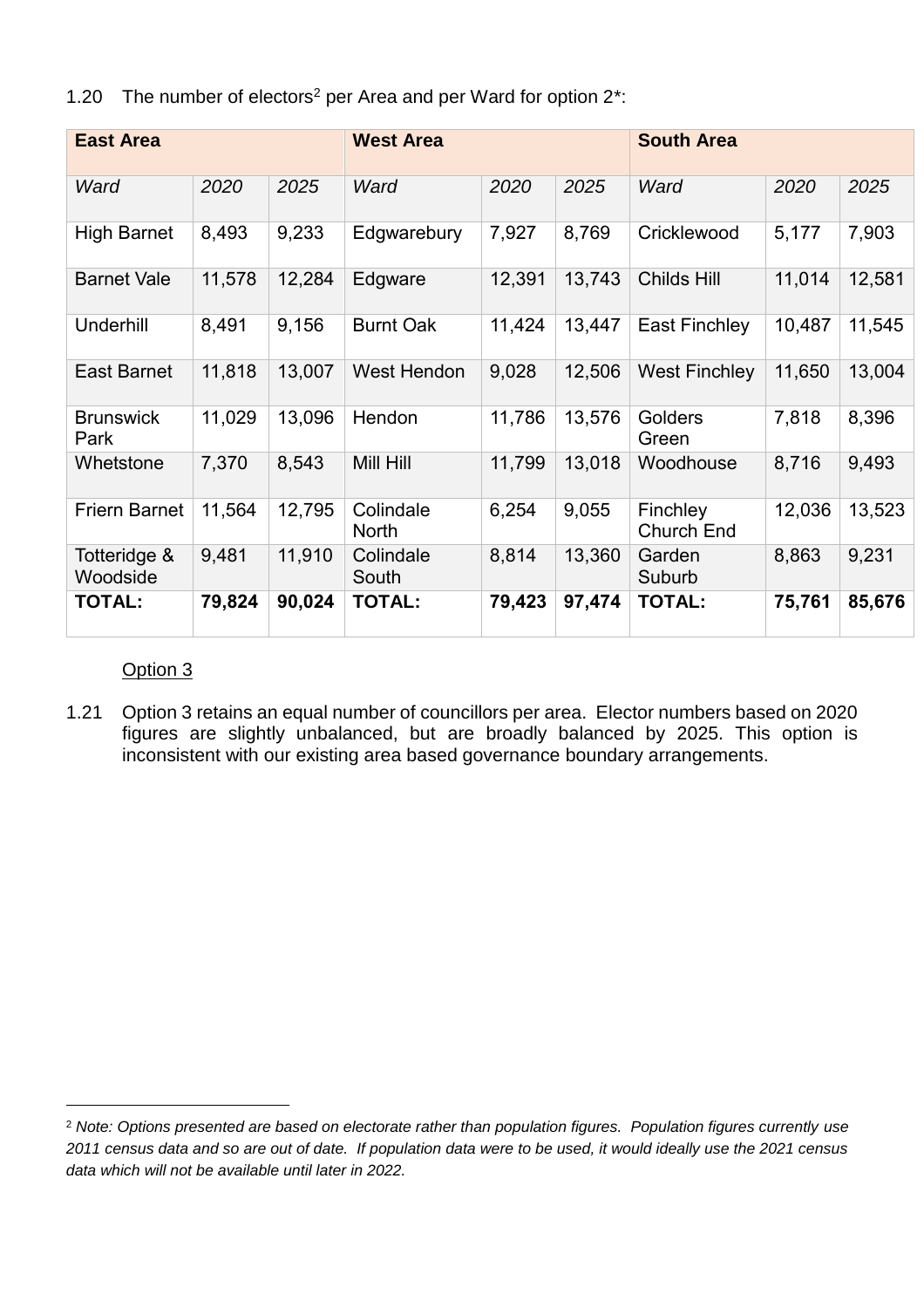

1.23 The number of Councillors per Area and per Ward for option 3:

| <b>North Area</b>          |                | <b>West Area</b>       |                | <b>East Area</b>              |                |  |
|----------------------------|----------------|------------------------|----------------|-------------------------------|----------------|--|
| <b>East Barnet</b>         | 3              | <b>Burnt Oak</b>       | 3              | <b>Brunswick Park</b>         | 3              |  |
| <b>Barnet Vale</b>         | 3              | <b>Colindale North</b> | 2              | <b>Friern Barnet</b>          | 3              |  |
| <b>High Barnet</b>         | $\overline{2}$ | <b>Colindale South</b> | 3              | Whetstone                     | $\overline{2}$ |  |
| Underhill                  | $\overline{2}$ | West Hendon            | 3              | Woodhouse                     | $\overline{2}$ |  |
| Totteridge and<br>Woodside | 3              | Hendon                 | 3              | <b>West Finchley</b>          | 3              |  |
| Mill Hill                  | 3              | <b>Golders Green</b>   | 2              | <b>Finchley Church</b><br>End | 3              |  |
| Edgwarebury                | $\overline{2}$ | Cricklewood            | $\overline{2}$ | East Finchley                 | 3              |  |
| Edgware                    | 3              | Childs Hill            | 3              | Garden<br>Suburb              | $\overline{2}$ |  |
| <b>TOTAL:</b>              | 21             | <b>TOTAL:</b>          | 21             | <b>TOTAL:</b>                 | 21             |  |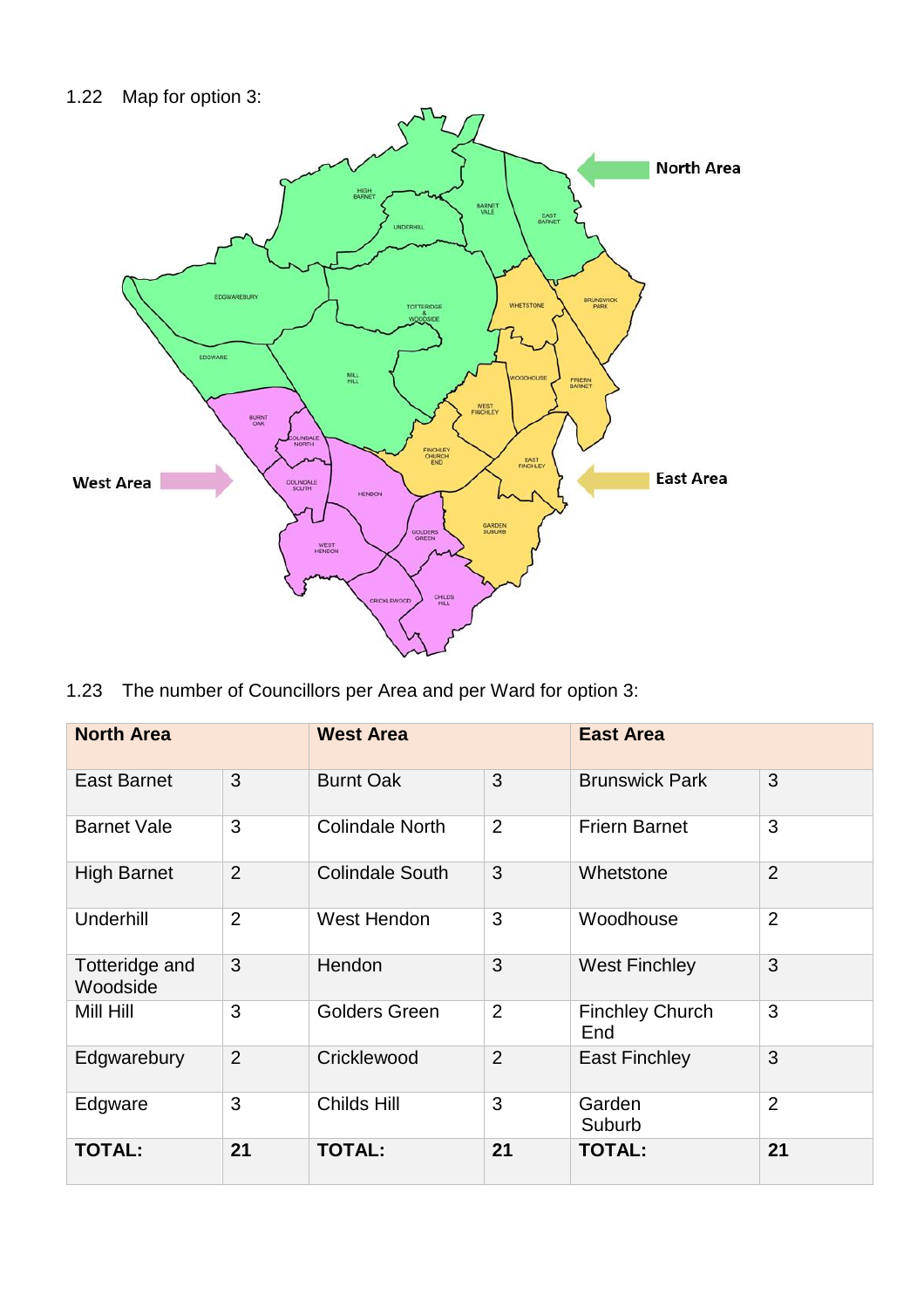| Ward                          | 2020   | 2025   | Ward                      | 2020   | 2025   | Ward                          | 2020   | 2025   |
|-------------------------------|--------|--------|---------------------------|--------|--------|-------------------------------|--------|--------|
| <b>East Barnet</b>            | 11,818 | 13,007 | <b>Burnt Oak</b>          | 11,424 | 13,447 | <b>Brunswick</b><br>Park      | 11,029 | 13,096 |
| <b>Barnet Vale</b>            | 11,578 | 12,284 | Colindale<br><b>North</b> | 6,254  | 9,055  | <b>Friern Barnet</b>          | 11,564 | 12,795 |
| <b>High Barnet</b>            | 8,493  | 9,233  | Colindale<br>South        | 8,814  | 13,360 | Whetstone                     | 7,370  | 8,543  |
| <b>Underhill</b>              | 8,491  | 9,156  | <b>West Hendon</b>        | 9,028  | 12,506 | Woodhouse                     | 8,716  | 9,493  |
| Totteridge<br>and<br>Woodside | 9,481  | 11,910 | Hendon                    | 11,786 | 13,576 | <b>West Finchley</b>          | 11,650 | 13,004 |
| Mill Hill                     | 11,799 | 13,018 | Golders<br>Green          | 7,818  | 8,396  | Finchley<br><b>Church End</b> | 12,036 | 13,523 |
| Edgwarebury                   | 7,927  | 8,769  | Cricklewood               | 5,177  | 7,903  | <b>East Finchley</b>          | 10,487 | 11,545 |
| Edgware                       | 12,391 | 13,743 | Childs Hill               | 11,014 | 12,581 | Garden<br>Suburb              | 8,863  | 9,231  |
| Total:                        | 81,978 | 91,120 | Total:                    | 71,315 | 90,824 | Total:                        | 81,715 | 91,230 |

1.24 The number of electors<sup>3</sup> per Area and per Ward for option 3:

1.25 Under the options presented, Area Committees could be appointed to on a politically proportionate basis, or on an area basis. Legal provisions are set out in the table below:

| <b>Area Based</b>                                                                                                                                                                                                                                                                                                                                                                                                                                                                                                                                                                                                           | Proportionately                                                                                                                                                                                                                                                                                                                                                                                                                                                                                                                                                                                                                              |
|-----------------------------------------------------------------------------------------------------------------------------------------------------------------------------------------------------------------------------------------------------------------------------------------------------------------------------------------------------------------------------------------------------------------------------------------------------------------------------------------------------------------------------------------------------------------------------------------------------------------------------|----------------------------------------------------------------------------------------------------------------------------------------------------------------------------------------------------------------------------------------------------------------------------------------------------------------------------------------------------------------------------------------------------------------------------------------------------------------------------------------------------------------------------------------------------------------------------------------------------------------------------------------------|
|                                                                                                                                                                                                                                                                                                                                                                                                                                                                                                                                                                                                                             |                                                                                                                                                                                                                                                                                                                                                                                                                                                                                                                                                                                                                                              |
| Area Committees Regulation 16A Local<br>Government (Committees and Political Groups)<br>Regulations 1990 SI 1553/1990 provides an<br>exception from the political balance requirements<br>where a committee is established to discharge<br>functions of the authority or to advise the authority<br>or another committee of the authority in respect of<br>any part of the area of the authority, and -<br>(i) the authority is a county, district or London<br>borough council; and<br>(ii) the voting members of the committee consist<br>solely of persons who are elected for<br>electoral divisions or wards which are | The Council must allocate seats on Committees<br>and other prescribed bodies to give effect to the<br>political balance rules. The rules for the allocation<br>of seats are set out in Sections 15 and 16 of the<br>Local Government and Housing Act 1989 and<br>Local Government (Committees and Political<br>Groups) Regulations 1990. Section 15(5) of the<br>Local Government and Housing Act 1989 sets<br>out the principles as follows:<br>a) that not all the seats on the body are allocated<br>to the same political group;<br>b) that the majority of the seats on the body is<br>allocated to a particular political group if the |
|                                                                                                                                                                                                                                                                                                                                                                                                                                                                                                                                                                                                                             |                                                                                                                                                                                                                                                                                                                                                                                                                                                                                                                                                                                                                                              |
| wholly or partly within that part; and                                                                                                                                                                                                                                                                                                                                                                                                                                                                                                                                                                                      |                                                                                                                                                                                                                                                                                                                                                                                                                                                                                                                                                                                                                                              |

<sup>3</sup> *Note: Options presented are based on electorate rather than population figures. Population figures currently use 2011 census data and so are out of date. If population data were to be used, it would ideally use the 2021 census data which will not be available until later in 2022.* 

 $\overline{a}$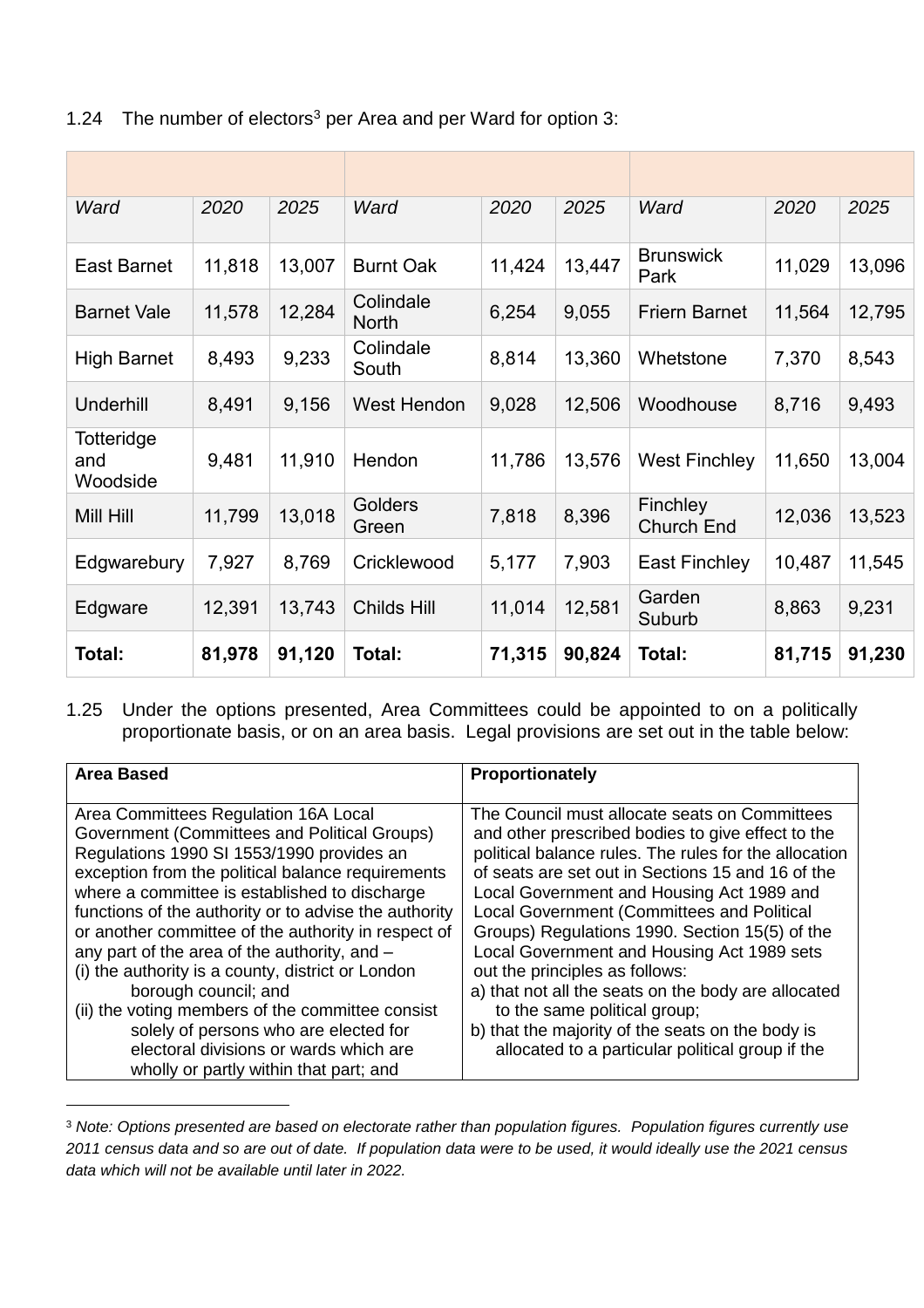| (iii) the area of that part does not exceed two-<br>fifths of the total area of the authority; or<br>(iv) the population of that part, as estimated by<br>the authority, does not exceed two-fifths of<br>the total population of the area of the<br>authority as so estimated. | number of persons belonging to that group is a<br>majority of the authority's membership;<br>c) subject to paragraphs (a) and (b) above, that<br>the number of seats on the ordinary<br>committees of a relevant authority which are<br>allocated to each political group bears the<br>same proportion to the total of all the seats on<br>the ordinary committees of that authority as is<br>borne by the number of members of that group<br>to the membership of the authority; and<br>d) subject to paragraphs (a) to (c) above, that the<br>number of the seats on the body which are<br>allocated to each political group bears the<br>same proportion to the number of all the seats<br>on that body as is borne by the number of<br>members of that group to the membership of<br>the authority. |
|---------------------------------------------------------------------------------------------------------------------------------------------------------------------------------------------------------------------------------------------------------------------------------|---------------------------------------------------------------------------------------------------------------------------------------------------------------------------------------------------------------------------------------------------------------------------------------------------------------------------------------------------------------------------------------------------------------------------------------------------------------------------------------------------------------------------------------------------------------------------------------------------------------------------------------------------------------------------------------------------------------------------------------------------------------------------------------------------------|
|                                                                                                                                                                                                                                                                                 |                                                                                                                                                                                                                                                                                                                                                                                                                                                                                                                                                                                                                                                                                                                                                                                                         |

#### Composition Considerations

- 1.26 Retaining three areas meets the requirements to enable Area Committees to be constituted on an area basis (i.e. less than 2/5 of the area; and less than 2/5 of the estimated population)
- 1.27 The current composition of Area Committees = 7 (comprising one Member and one substitute Member for each Ward). Each new area will have 8 wards. If constituting on an area basis continues, the number of Members appointed could increase to 8.
- 1.28 An alternative to area composition is to appoint based on political proportionality. Each committee would have representation proportionate to their strength on the Council. Based on an 8 Member committee and using the current political balance figures the seat allocations would be 5 Conservative and 3 Labour for each committee.
- 1.29 To retain an area link, Article 7 of the Constitution could be amended to have in the 'Membership' column that: the primary Member is a Ward Member; and the Substitute Member is recommended to be the Ward Member, but could be any Member from the area covered by the Area Committee.
- 1.30 Ward Members could still make applications to the Area Committee CIL Budgets without being appointed to the Committee (as is the case currently).

#### **2. REASONS FOR RECOMMENDATIONS**

2.1 The above recommendations are put forward to the Committee in order to enable the Council to effective plan towards future business of the Area based arrangements for Area Committees and Residents Forums.

#### **3. ALTERNATIVE OPTIONS CONSIDERED AND NOT RECOMMENDED**

3.1 As set out under section 1.9 of the report, using the proposed BCE parliamentary constituency proposals would require a comprehensive revision to the existing three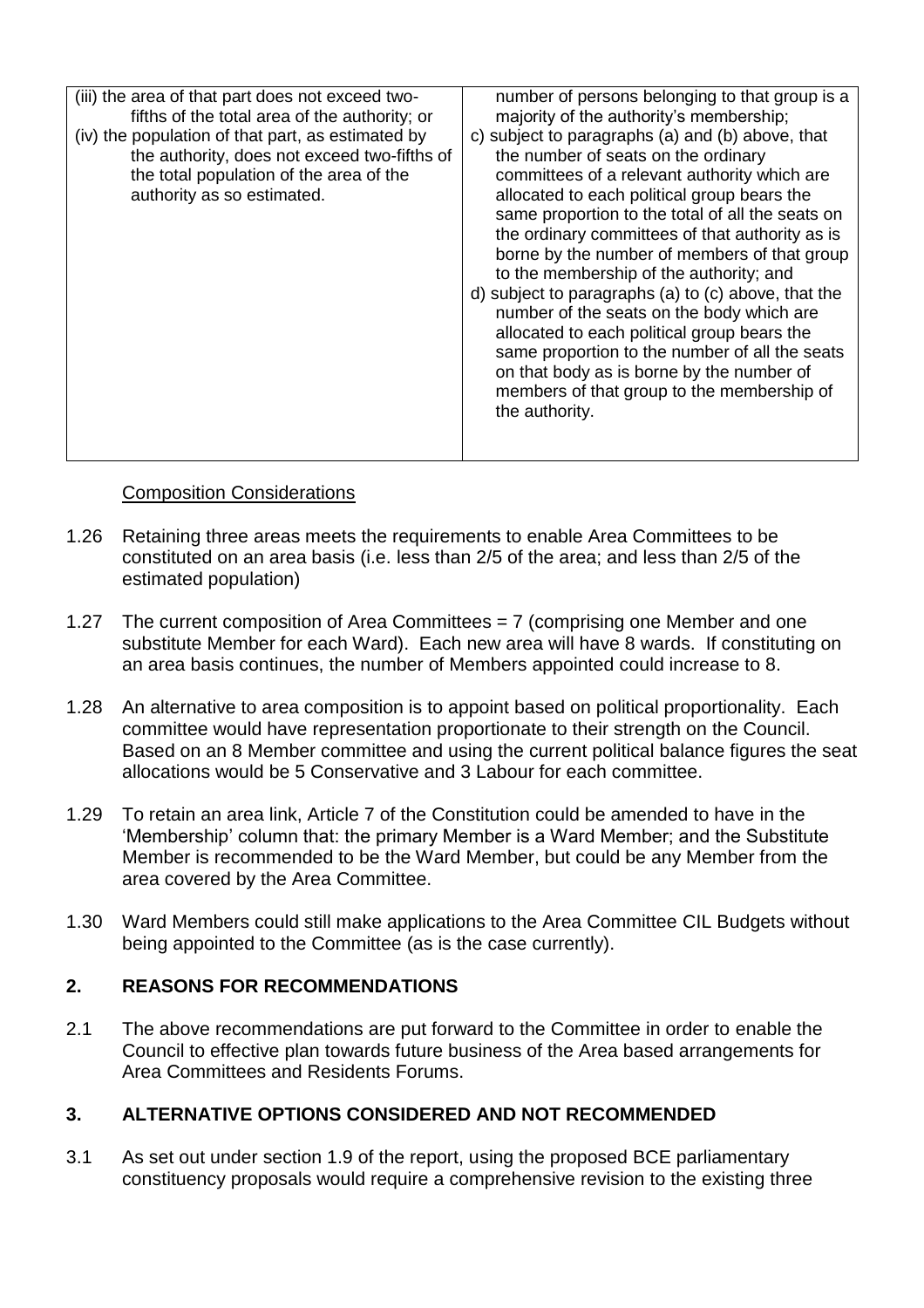areas as there is no congruence between parliamentary constituencies, the borough boundaries and the local government wards. If Barnet's new area committee boundaries link to the new parliamentary constituencies, then there will be a gap between the ward boundaries coming into effect in May 2022 and the new parliamentary boundaries coming into effect (on a date TBC).

3.2 Three alternative options were proposed to Members for consideration as outlined in section 1 above.

#### **4. POST DECISION IMPLEMENTATION**

4.1 Following the Committee's decision, a report will be prepared for Council detailing the Constitution amendments required to give effect to the approved option for area based arrangements for Area Committees and Residents Forums for implementation in May 2022 when the new ward boundaries come into effect.

#### **5. IMPLICATIONS OF DECISION**

#### 5.1 **Corporate Priorities and Performance**

5.1.1 To ensure effective participation and efficient procedures are in place are key aims which align with the Council's Corporate Plan, Barnet 2024.

#### 5.2 **Resources (Finance & Value for Money, Procurement, Staffing, IT, Property, Sustainability)**

5.2.1 There are no direct resource implications arising from the proposals set out in this report. The options presented have no current implications for the Neighbourhood CIL budgets delegated to Area Committees (£0.4m per committee per year). The options have no impact on the current officer support arrangements either.

#### 5.3 **Legal and Constitutional References**

5.3.1 Under Article 7 (Committees Forums Working Groups and Partnerships) of the Council's Constitution, the terms of reference of the Constitution and General Purposes Committee includes the following responsibilities:

To have responsibility for overseeing the Council's governance arrangements including:

 Electoral Services including: elections and electoral registration performance; and polling places and polling district boundaries

 Determine Members requests for non-committee information as specified in the Members Information Management Policy

- Endorsing the calendar of meetings prior to Council approval
- Health and Safety Strategy and Performance
- Member Development
- 5.3.2 Under Article 4 (Full Council) of the Council's Constitution Council has responsibility for "Adopting and changing the Constitution (unless delegated)."
- 5.3.3 Legal considerations for the composition of the Residents Forums and Area Committees are set out in sections 1.25 to 1.29 of the report.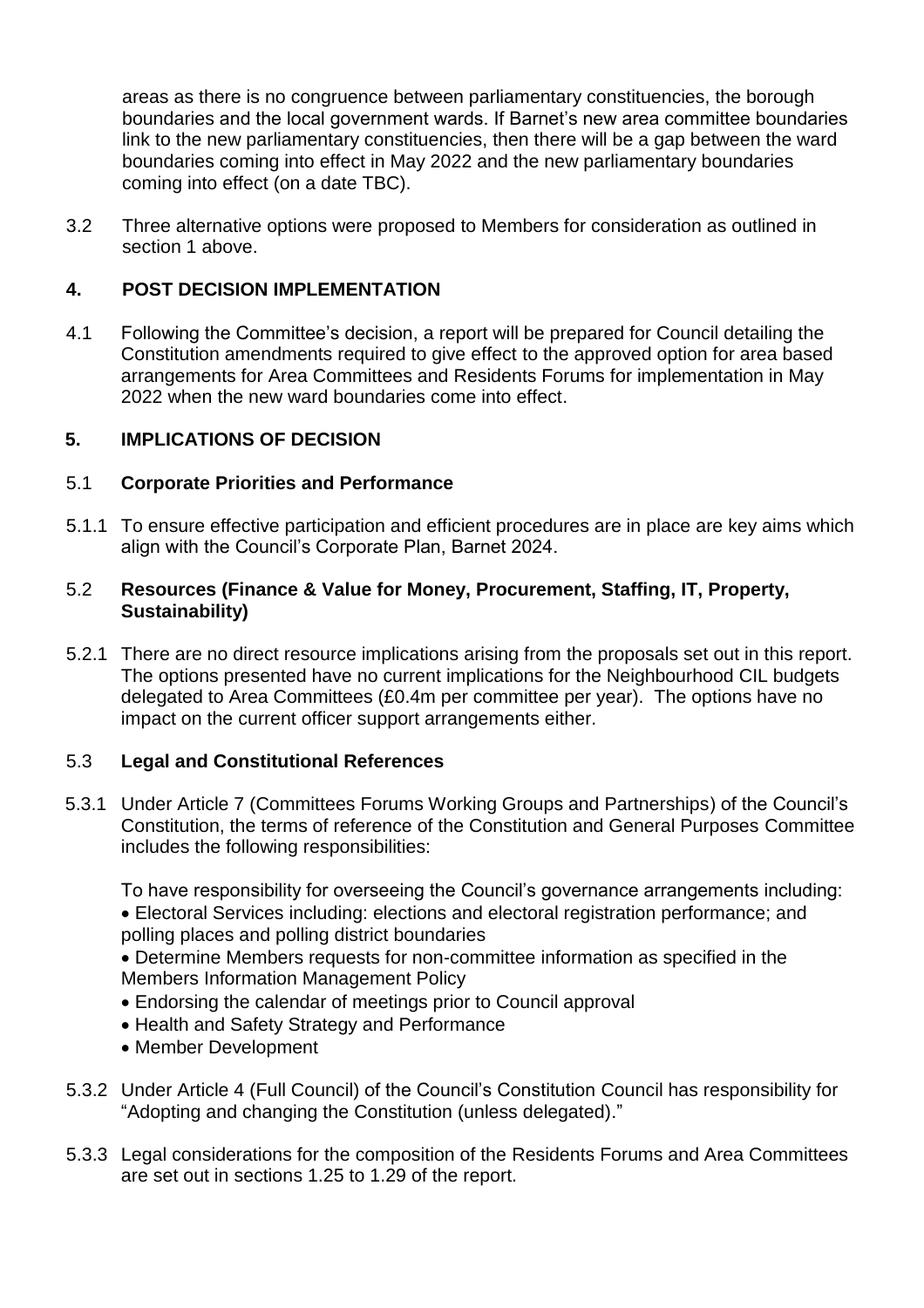### 5.4 **Insight**

- 5.4.1 Insight information has been used to inform the recommendations and content of the report from:
	- Boundary Commission for England review <https://boundarycommissionforengland.independent.gov.uk/2023-review/>
	- Mapping data: https://mapit.mysociety.org/area/2489.html
	- Recommendations from the Local Government Boundary Commission for England review for Barnet:<https://consultation.lgbce.org.uk/node/15057>
	- Electoral data: [https://boundarycommissionforengland.independent.gov.uk/wp](https://boundarycommissionforengland.independent.gov.uk/wp-content/uploads/2021/06/2021-06-08-Initial-Proposals-London-Region.pdf)[content/uploads/2021/06/2021-06-08-Initial-Proposals-London-Region.pdf](https://boundarycommissionforengland.independent.gov.uk/wp-content/uploads/2021/06/2021-06-08-Initial-Proposals-London-Region.pdf)
	- Population data: [https://s3-eu-west-2.amazonaws.com/lgbce/Reviews/Greater](https://s3-eu-west-2.amazonaws.com/lgbce/Reviews/Greater%20London/Barnet/Final%20Recs/Barnet%20Final%20Recs%20Report%20web.pdf)  [London/Barnet/Final Recs/Barnet Final Recs Report web.pdf](https://s3-eu-west-2.amazonaws.com/lgbce/Reviews/Greater%20London/Barnet/Final%20Recs/Barnet%20Final%20Recs%20Report%20web.pdf)

#### 5.5 **Social Value**

5.5.1 Not applicable in the context of this report.

#### 5.6 **Risk Management**

5.6.1 There is a risk of imbalance and disproportionate representation of areas on the Area Committees and Residents Forums if the new ward boundaries are not coterminous with the area based arrangements coming into effect on 5 May 2022.

#### 5.7 **Equalities and Diversity**

5.7.1 Decision makers should have due regard to the public sector equality duty in making their decisions. The equalities duties are continuing duties they are not duties to secure a particular outcome. The equalities impact will be revisited on each of the proposals as they are developed. Consideration of the duties should precede the decision. It is important that committees have regard to the statutory grounds in the light of all available material such as consultation responses. The statutory grounds of the public sector equality duty are found at section 149 of the Equality Act 2010 and are as follows:

A public authority must, in the exercise of its functions, have due regard to the need to:

- a) Eliminate discrimination, harassment, victimisation and any other conduct that is prohibited by or under this Act;
- b) Advance equality of opportunity between persons who share a relevant protected characteristic and persons who do not share it;
- c) Foster good relations between persons who share a relevant protected characteristic and persons who do not share it.

Having due regard to the need to advance equality of opportunity between persons who share a relevant protected characteristic and persons who do not share it involves having due regard, in particular, to the need to:

a) Remove or minimise disadvantages suffered by persons who share a relevant protected characteristic that are connected to that characteristic;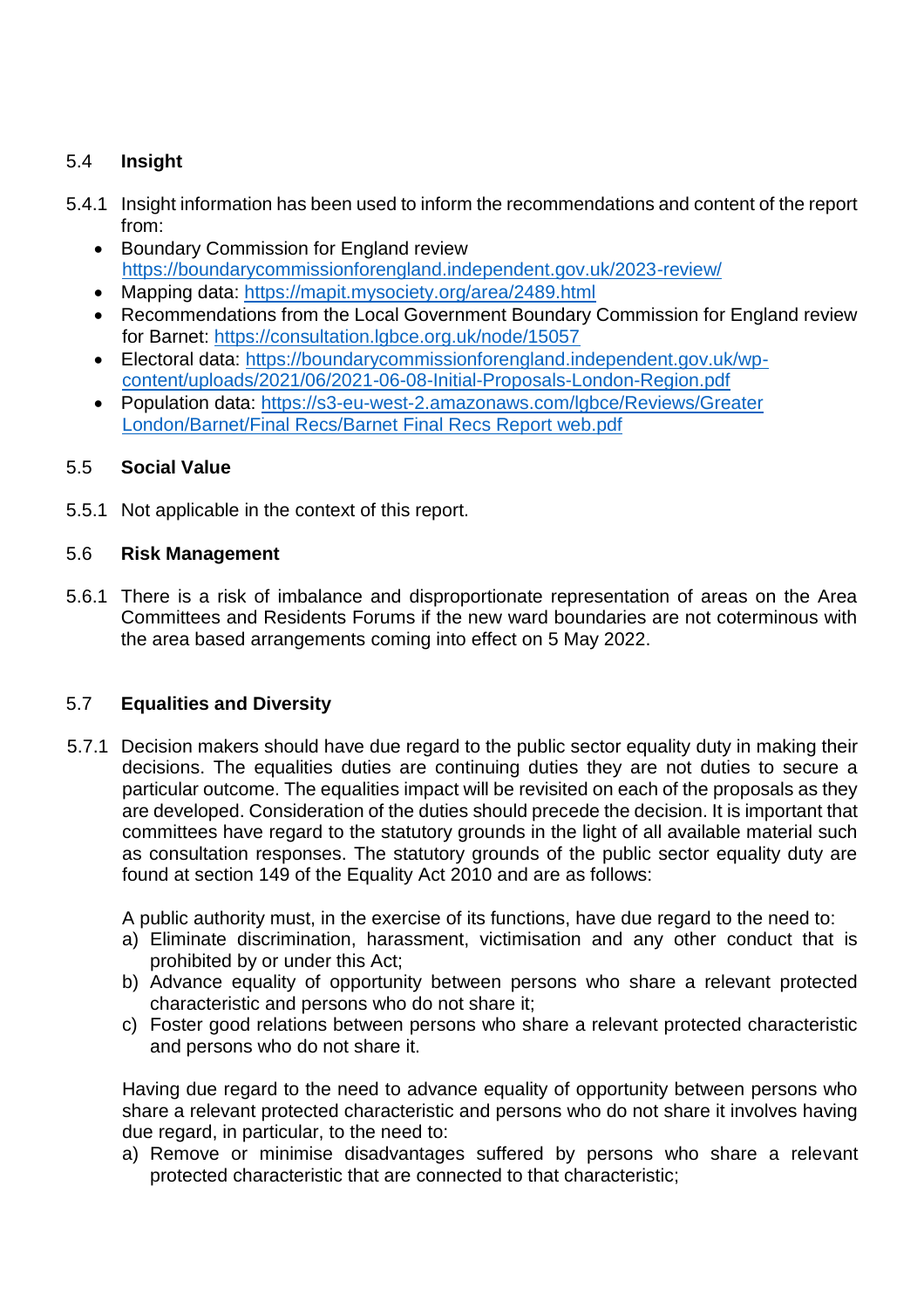- b) Take steps to meet the needs of persons who share a relevant protected characteristic that are different from the needs of persons who do not share it;
- c) Encourage persons who share a relevant protected characteristic to participate in public life or in any other activity in which participation by such persons is disproportionately low.

The steps involved in meeting the needs of disabled persons that are different from the needs of persons who are not disabled include, in particular, steps to take account of disabled persons' disabilities.

Having due regard to the need to foster good relations between persons who share a relevant protected characteristic and persons who do not share it involves having due regard, in particular, to the need to:

- a) Tackle prejudice, and
- b) Promote understanding.

Compliance with the duties in this section may involve treating some persons more favourably than others; but that is not to be taken as permitting conduct that would otherwise be prohibited by or under this Act. The relevant protected characteristics are:

- a) Age
- b) Disability
- c) Gender reassignment
- d) Pregnancy and maternity
- e) Race
- f) Religion or belief
- g) Sex
- h) Sexual orientation
- i) Marriage and civil partnership
- 5.7.2 Officers do not consider that the proposals will have any detrimental equality implications. Having area committees means that decisions can be made that are more bespoke to a particular area.

#### 5.8 **Corporate Parenting**

5.7.1 None in the context of this report.

#### 5.9 **Consultation and Engagement**

5.9.1 The cross-party Members Reference Group for the implementation of the new ward boundaries arrangements were consulted on the proposals and engaged through their feedback which has informed the content of this report. In addition, service areas such as the Organisational Insight & Intelligence and Electoral Services were consulted on data and information sources set out in the report.

#### **6. Environmental Impact**

6.1 There are no direct environmental implications from noting the recommendations. Implementing the recommendations in the report will lead to a positive impact on the Council's carbon and ecology impact, or at least it is neutral*.*